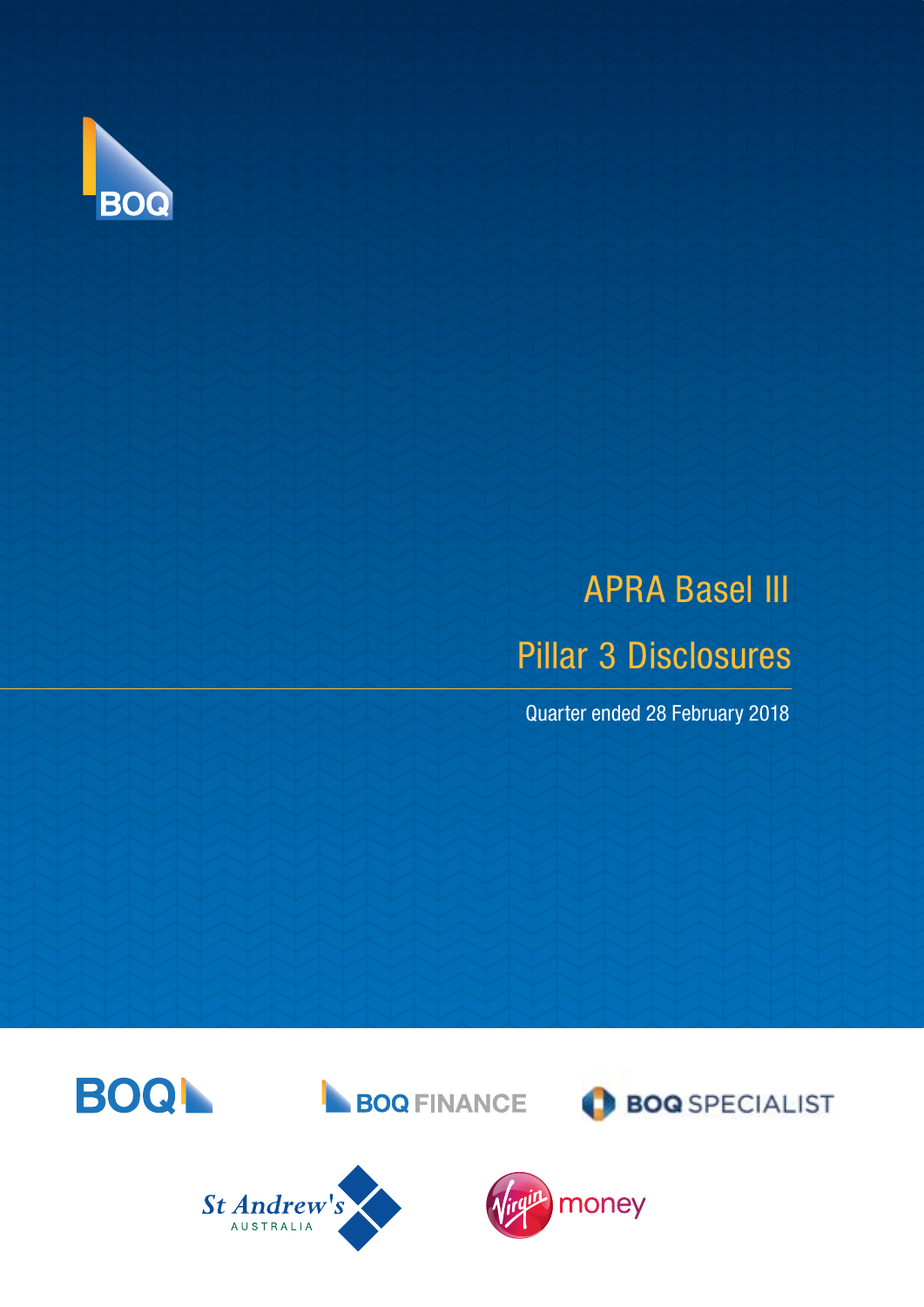For the Quarter Ended 28 February 2018

#### 17 April 2018

This report has been prepared by Bank of Queensland Limited (Bank or BOQ) to meet its disclosure requirements under the Australian Prudential Regulation Authority's (APRA) Prudential Standard APS 330: Public Disclosure. It has been prepared using 28 February 2018 data.

#### Key points

The Bank's capital management strategy aims to ensure adequate capital levels are maintained to protect deposit holders. The Bank's capital is measured and managed in line with Prudential Standards issued by APRA. The capital management plan is updated annually and submitted to the Board for approval. The approval process is designed to ensure the plan is consistent with the overall business plan and for managing capital levels on an ongoing basis.

The Board has set the Common Equity Tier 1 Capital target range to be between 8.0% and 9.5% and the Total Capital range to be between 11.5% and 14.5%.

As at 28 February 2018:

- Common Equity Tier 1 Capital Ratio was 9.4% (9.0% as at 30 November 2017); and
- Total Capital Ratio was 12.8% (12.0% as at 30 November 2017).

#### **Contents**

| <b>Capital Structure</b>                                                               | 3              |
|----------------------------------------------------------------------------------------|----------------|
| Table 1: Capital Disclosure Template                                                   | $\overline{4}$ |
| Reconciliation between the Consolidated Balance Sheet and the Regulatory Balance Sheet | 8              |
| Entities excluded from the Regulatory Scope of Consolidation                           | 10             |
| Table 2: Main Features of Capital Instruments                                          | 11             |
| Table 3: Capital Adequacy                                                              | 12             |
| Table 4: Credit Risk                                                                   | 13             |
| Table 5: Securitisation Exposures                                                      | 15             |
| Table 20: Liquidity Coverage Ratio                                                     | 16             |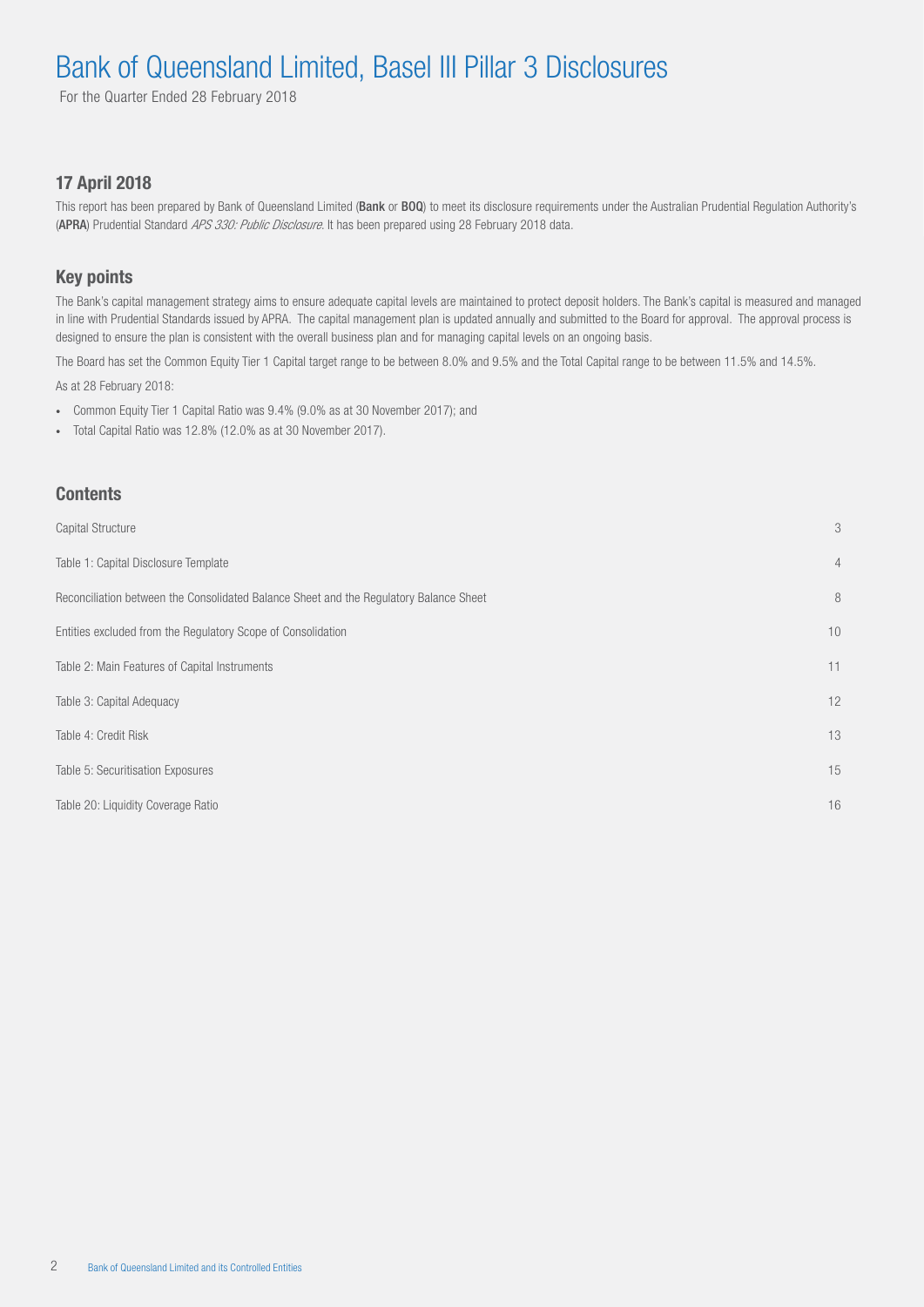# Capital Structure

|                                                   | February 18<br>$\mathsf{Sm}$ | August 17<br>\$m\$ |
|---------------------------------------------------|------------------------------|--------------------|
| <b>Common Equity Tier 1 Capital</b>               |                              |                    |
| Paid-up ordinary share capital                    | 3,370                        | 3,360              |
| Reserves                                          | $\overline{2}$               | 1                  |
| Retained earnings, including current year profits | 385                          | 365                |
| <b>Total Common Equity Tier 1 Capital</b>         | 3,757                        | 3,726              |
| <b>Regulatory Adjustments</b>                     |                              |                    |
| Goodwill and intangibles                          | (869)                        | (870)              |
| Deferred expenditure                              | (168)                        | (168)              |
| Other deductions                                  | (1)                          | $\overline{2}$     |
| <b>Total Regulatory Adjustments</b>               | (1,038)                      | (1,036)            |
| Net Common Equity Tier 1 Capital                  | 2,719                        | 2,690              |
| Additional Tier 1 Capital                         | 641                          | 450                |
| <b>Total Tier 1 Capital</b>                       | 3,360                        | 3,140              |
| <b>Tier 2 Capital</b>                             |                              |                    |
| Tier 2 Capital                                    | 150                          | 200                |
| General Reserve for Credit Losses                 | $178^{(1)}$                  | 202                |
| <b>Total Tier 2 Capital</b>                       | 328                          | 402                |
| <b>Total Capital Base</b>                         | 3,688                        | 3,542              |

Notes:

(1) Total provisioning and the General Reserve for Credit Losses reduced after the implementation of the Bank's new collective provisioning and reserving model.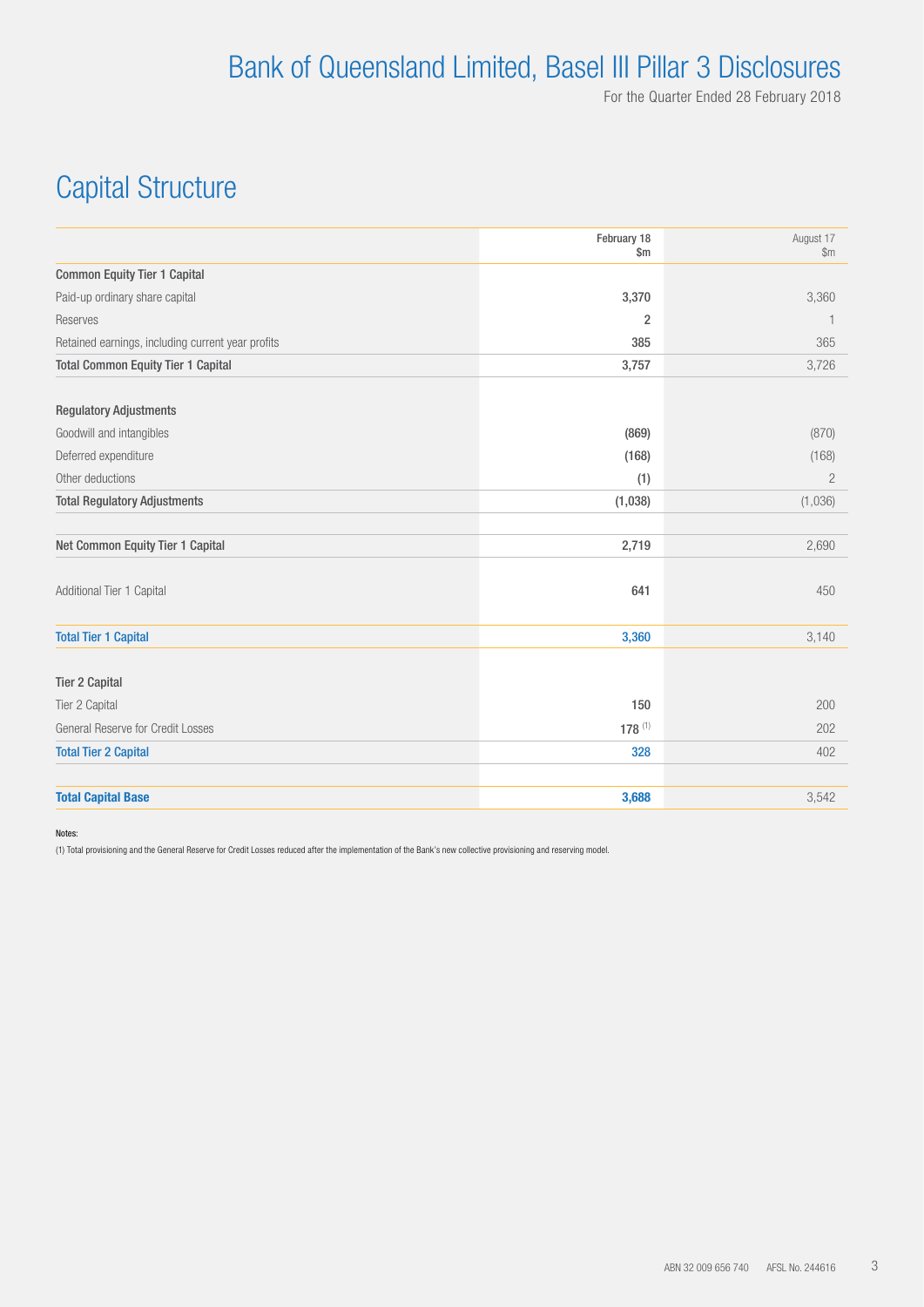For the Quarter Ended 28 February 2018

# Table 1: Capital Disclosure Template

|                 | Common Equity Tier 1 Capital (CET1): Instruments and Reserves                                                                                                                                                                                                                                                    | \$m            | Ref |
|-----------------|------------------------------------------------------------------------------------------------------------------------------------------------------------------------------------------------------------------------------------------------------------------------------------------------------------------|----------------|-----|
| 1               | Directly issued qualifying ordinary shares (and equivalent for mutually-owned entities) capital                                                                                                                                                                                                                  | 3,370          | A   |
| 2               | Retained earnings                                                                                                                                                                                                                                                                                                | 385            | B   |
| 3               | Accumulated other comprehensive income (and other reserves)                                                                                                                                                                                                                                                      | $\overline{2}$ |     |
| 4               | Directly issued capital subject to phase out from CET1 (only applicable to mutually-owned companies)                                                                                                                                                                                                             |                |     |
| 5               | Ordinary share capital issued by subsidiaries and held by third parties (amount allowed in group CET1)                                                                                                                                                                                                           |                |     |
| 6               | <b>Common Equity Tier 1 Capital before Regulatory Adjustments</b>                                                                                                                                                                                                                                                | 3,757          |     |
|                 | <b>Common Equity Tier 1 Capital: Regulatory Adjustments</b>                                                                                                                                                                                                                                                      | \$m            | Ref |
| 7               | Prudential valuation adjustments                                                                                                                                                                                                                                                                                 |                |     |
| 8               | Goodwill (net of related tax liability)                                                                                                                                                                                                                                                                          | 682            | C   |
| 9               | Other intangibles other than mortgage servicing rights (net of related tax liability)                                                                                                                                                                                                                            | 187            | D   |
| 10              | Deferred tax assets that rely on future profitability excluding those arising from temporary differences (net of related tax liability)                                                                                                                                                                          |                |     |
| 11              | Cash-flow hedge reserve                                                                                                                                                                                                                                                                                          | (110)          | E   |
| 12              | Shortfall of provisions to expected losses                                                                                                                                                                                                                                                                       |                |     |
| 13              | Securitisation gain on sale (as set out in paragraph 562 of Basel II framework)                                                                                                                                                                                                                                  |                |     |
| 14              | Gains and losses due to changes in own credit risk on fair valued liabilities                                                                                                                                                                                                                                    |                |     |
| 15              | Defined benefit superannuation fund net assets                                                                                                                                                                                                                                                                   |                |     |
| 16              | Investments in own shares (if not already netted off paid-in capital on reported balance sheet)                                                                                                                                                                                                                  |                |     |
| 17              | Reciprocal cross-holdings in common equity                                                                                                                                                                                                                                                                       |                |     |
| 18              | Investments in the capital of banking, financial and insurance entities that are outside the scope of regulatory consolidation, net of eligible<br>short positions, where the Authorised Deposit-taking Institution (ADI) does not own more than 10% of the issued share capital (amount<br>above 10% threshold) |                |     |
| 19              | Significant investments in the ordinary shares of banking, financial and insurance entities that are outside the scope of regulatory<br>consolidation, net of eligible short positions (amount above 10% threshold)                                                                                              |                |     |
| 20              | Mortgage service rights (amount above 10% threshold)                                                                                                                                                                                                                                                             |                |     |
| 21              | Deferred tax assets arising from temporary differences (amount above 10% threshold, net of related tax liability)                                                                                                                                                                                                |                |     |
| 22              | Amount exceeding the 15% threshold                                                                                                                                                                                                                                                                               |                |     |
| 23              | of which: significant investments in the ordinary shares of financial entities                                                                                                                                                                                                                                   |                |     |
| 24              | of which: mortgage servicing rights                                                                                                                                                                                                                                                                              |                |     |
| 25              | of which: deferred tax assets arising from temporary differences                                                                                                                                                                                                                                                 |                |     |
| 26              | National specific regulatory adjustments (sum of rows 26a, 26b, 26c, 26d, 26e, 26f, 26g, 26h, 26i and 26j)                                                                                                                                                                                                       | 279            |     |
| 26a             | of which: treasury shares                                                                                                                                                                                                                                                                                        |                |     |
| 26 <sub>b</sub> | of which: offset to dividends declared under a dividend reinvestment plan (DRP), to the extent that the dividends are used to<br>purchase new ordinary shares issued by the ADI                                                                                                                                  |                |     |
| 26c             | of which: deferred fee income                                                                                                                                                                                                                                                                                    | 144            | F   |
| 26d             | of which: equity investments in financial institutions not reported in rows 18, 19 and 23                                                                                                                                                                                                                        | 50             | G   |
| 26e             | of which: deferred tax assets not reported in rows 10, 21 and 25                                                                                                                                                                                                                                                 | 50             | H.  |
| 26f             | of which: capitalised expenses                                                                                                                                                                                                                                                                                   | 9              |     |
| 26g             | of which: investments in commercial (non-financial) entities that are deducted under APRA prudential requirements                                                                                                                                                                                                | 5              | J   |
| 26h             | of which: covered bonds in excess of asset cover in pools                                                                                                                                                                                                                                                        |                |     |
| 26i             | of which: undercapitalisation of a non-consolidated subsidiary                                                                                                                                                                                                                                                   |                |     |
| 26j             | of which: other national specific regulatory adjustments not reported in rows 26a to 26i                                                                                                                                                                                                                         | 21             | Κ   |
| 27              | Regulatory adjustments applied to Common Equity Tier 1 due to insufficient Additional Tier 1 and Tier 2 to cover deductions                                                                                                                                                                                      |                |     |
| 28              | <b>Total Regulatory Adjustments to Common Equity Tier 1</b>                                                                                                                                                                                                                                                      | 1,038          |     |
| 29              | <b>Common Equity Tier 1 Capital (CET1)</b>                                                                                                                                                                                                                                                                       | 2,719          |     |
|                 |                                                                                                                                                                                                                                                                                                                  |                |     |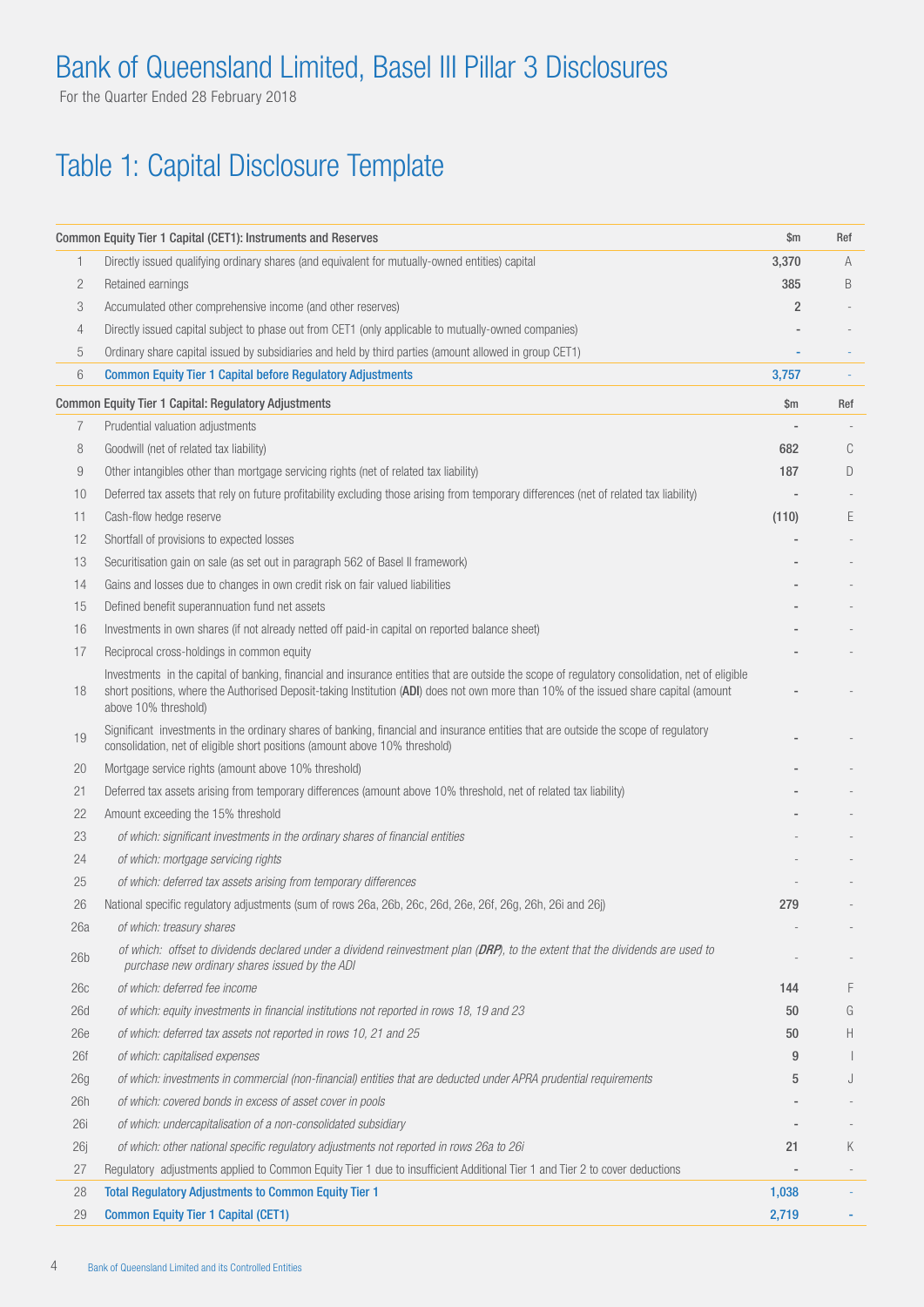# Table 1: Capital Disclosure Template (continued)

|    | Additional Tier 1 Capital (AT1): Instruments                                                                                                                 | $\mathsf{Sm}$ | Ref |
|----|--------------------------------------------------------------------------------------------------------------------------------------------------------------|---------------|-----|
| 30 | Directly issued qualifying Additional Tier 1 instruments                                                                                                     | 641           |     |
| 31 | of which: classified as equity under applicable accounting standards                                                                                         |               |     |
| 32 | of which: classified as liabilities under applicable accounting standards                                                                                    | 641           |     |
| 33 | Directly issued capital instruments subject to phase out from Additional Tier 1                                                                              |               |     |
| 34 | Additional Tier 1 instruments (and CET1 instruments not included in row 5) issued by subsidiaries and held by third parties<br>(amount allowed in group AT1) |               |     |
| 35 | of which: instruments issued by subsidiaries subject to phase out                                                                                            |               |     |
| 36 | <b>Additional Tier 1 Capital before Regulatory Adjustments</b>                                                                                               | 641           |     |

|     | Additional Tier 1 Capital: Regulatory Adjustments                                                                                                                                                                                                                     | $\mathsf{Sm}$ | Ref |
|-----|-----------------------------------------------------------------------------------------------------------------------------------------------------------------------------------------------------------------------------------------------------------------------|---------------|-----|
| 37  | Investments in own Additional Tier 1 instruments                                                                                                                                                                                                                      |               |     |
| 38  | Reciprocal cross-holdings in Additional Tier 1 instruments                                                                                                                                                                                                            |               |     |
| 39  | Investments in the capital of banking, financial and insurance entities that are outside the scope of requlatory consolidation, net of<br>eligible short positions, where the ADI does not own more than 10% of the issued share capital (amount above 10% threshold) |               |     |
| 40  | Significant investments in the capital of banking, financial and insurance entities that are outside the scope of regulatory<br>consolidation (net of eligible short positions)                                                                                       |               |     |
| 41  | National specific regulatory adjustments (sum of rows 41a, 41b and 41c)                                                                                                                                                                                               |               |     |
| 41a | of which: holdings of capital instruments in group members by other group members on behalf of third parties                                                                                                                                                          |               |     |
| 41b | of which: investments in the capital of financial institutions that are outside the scope of regulatory consolidations not reported<br>in rows 39 and 40                                                                                                              |               |     |
| 41c | of which: other national specific regulatory adjustments not reported in rows 41a and 41b                                                                                                                                                                             |               |     |
| 42  | Regulatory adjustments applied to Additional Tier 1 due to insufficient Tier 2 to cover deductions                                                                                                                                                                    |               |     |
| 43  | <b>Total Regulatory Adjustments to Additional Tier 1 Capital</b>                                                                                                                                                                                                      |               |     |
| 44  | <b>Additional Tier 1 Capital</b>                                                                                                                                                                                                                                      | 641           |     |
| 45  | Tier 1 Capital (T1=CET1+AT1)                                                                                                                                                                                                                                          | 3,360         |     |

|    | Tier 2 Capital (T2): Instruments and Provisions                                                                                                                 | \$m | Ref     |
|----|-----------------------------------------------------------------------------------------------------------------------------------------------------------------|-----|---------|
| 46 | Directly issued qualifying Tier 2 instruments                                                                                                                   | 150 |         |
| 47 | Directly issued capital instruments subject to phase out from Tier 2                                                                                            |     |         |
| 48 | Tier 2 instruments (and CET1 and AT1 instruments not included in rows 5 or 34) issued by subsidiaries and held by third parties<br>(amount allowed in group T2) |     |         |
| 49 | of which: instruments issued by subsidiaries subject to phase out                                                                                               |     |         |
| 50 | <b>Provisions</b>                                                                                                                                               | 178 | $M + N$ |
| 51 | <b>Tier 2 Capital before Regulatory Adjustments</b>                                                                                                             | 328 |         |
|    |                                                                                                                                                                 |     |         |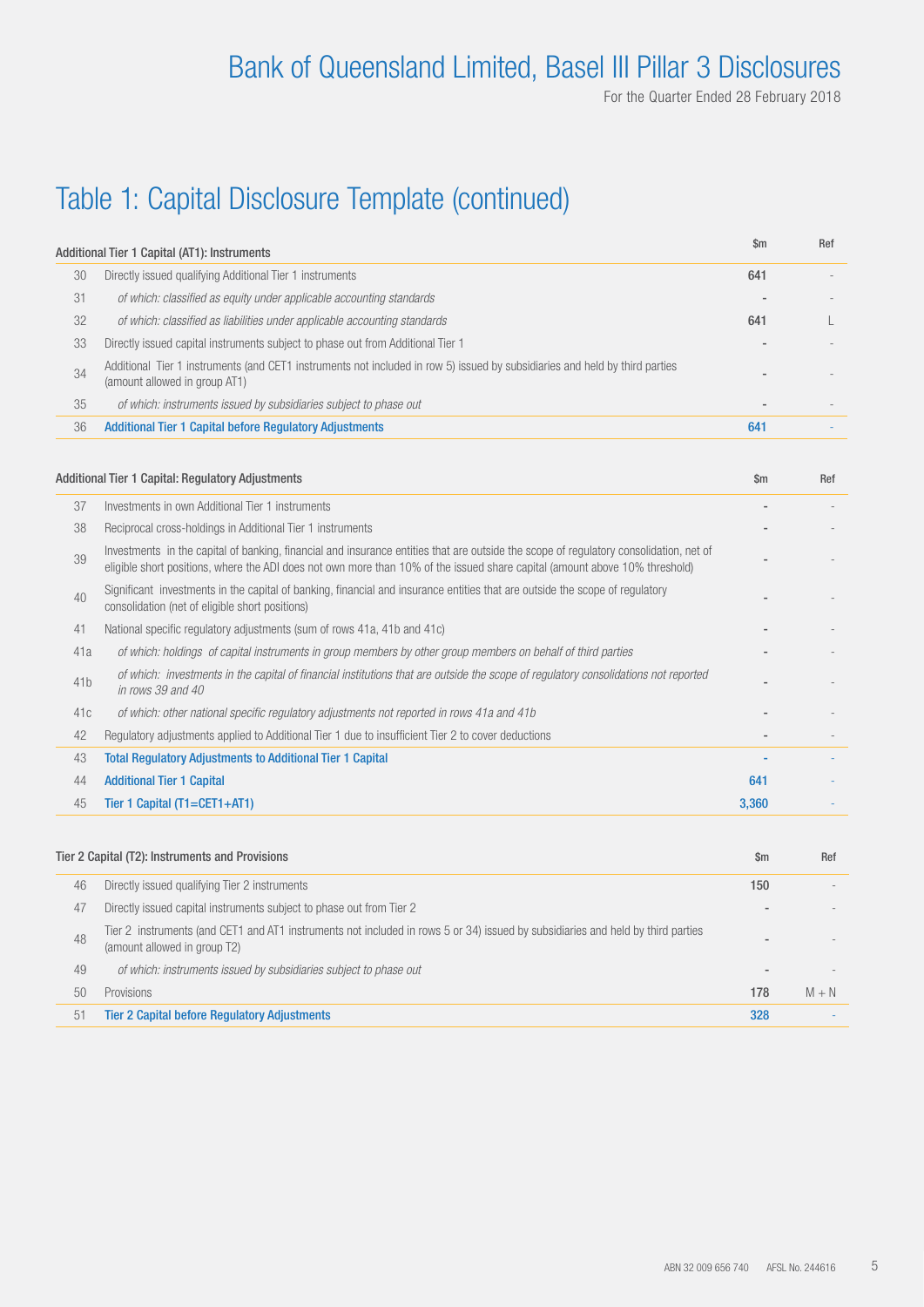For the Quarter Ended 28 February 2018

# Table 1: Capital Disclosure Template (continued)

|            | <b>Tier 2 Capital: Regulatory Adjustments</b>                                                                                                                                                                                                                                   | $\mathsf{Sm}$ | Ref     |
|------------|---------------------------------------------------------------------------------------------------------------------------------------------------------------------------------------------------------------------------------------------------------------------------------|---------------|---------|
| 52         | Investments in own Tier 2 instruments                                                                                                                                                                                                                                           |               |         |
| 53         | Reciprocal cross-holdings in Tier 2 instruments                                                                                                                                                                                                                                 |               |         |
| 54         | Investments in the Tier 2 capital of banking, financial and insurance entities that are outside the scope of regulatory consolidation,<br>net of eligible short positions, where the ADI does not own more than 10% of the issued share capital (amount above 10%<br>threshold) |               |         |
| 55         | Significant investments in the Tier 2 capital of banking, financial and insurance entities that are outside the scope of regulatory<br>consolidation, net of eligible short positions                                                                                           |               |         |
| 56         | National specific regulatory adjustments (sum of rows 56a, 56b and 56c)                                                                                                                                                                                                         |               |         |
| 56a        | of which: holdings of capital instruments in group members by other group members on behalf of third parties                                                                                                                                                                    |               |         |
| 56b        | of which: investments in the capital of financial institutions that are outside the scope of regulatory consolidation not reported in<br>rows 54 and 55                                                                                                                         |               |         |
| 56c        | of which: other national specific regulatory adjustments not reported in rows 56a and 56b                                                                                                                                                                                       |               |         |
| 57         | <b>Total Regulatory Adjustments to Tier 2 Capital</b>                                                                                                                                                                                                                           |               |         |
| 58         | Tier 2 Capital (T2)                                                                                                                                                                                                                                                             | 328           |         |
| 59         | Total Capital (TC=T1+T2)                                                                                                                                                                                                                                                        | 3,688         |         |
| 60         | <b>Total Risk Weighted Assets based on APRA Standards</b>                                                                                                                                                                                                                       | 28,859        |         |
|            | <b>Capital Ratios and Buffers</b>                                                                                                                                                                                                                                               | $\%$          | Ref     |
| 61         | Common Equity Tier 1 (as a percentage of risk-weighted assets)                                                                                                                                                                                                                  | 9.4%          |         |
| 62         | Tier 1 (as a percentage of risk-weighted assets)                                                                                                                                                                                                                                | 11.6 %        |         |
| 63         | Total Capital (as a percentage of risk-weighted assets)                                                                                                                                                                                                                         | 12.8%         |         |
| 64         | Buffer requirement (minimum CET1 requirement of 4.5% plus capital conservation buffer of 2.5% plus any<br>countercyclical buffer requirements expressed as a percentage of risk-weighted assets)                                                                                | 7.0%          |         |
| 65         | of which: capital conservation buffer requirement                                                                                                                                                                                                                               | 2.5%          |         |
| 66         | of which: ADI-specific countercyclical buffer requirements                                                                                                                                                                                                                      |               |         |
| 67         | of which: G-SIB buffer requirement (not applicable)                                                                                                                                                                                                                             |               |         |
| 68         | Common Equity Tier 1 available to meet buffers (as a percentage of risk weighted assets)                                                                                                                                                                                        | 2.5%          |         |
|            | National Minima (if different from Basel III)                                                                                                                                                                                                                                   | $\mathsf{Sm}$ | Ref     |
| 69         | National Common Equity Tier 1 minimum ratio (if different from Basel III minimum)                                                                                                                                                                                               |               |         |
| 70         | National Tier 1 minimum ratio (if different from Basel III minimum)                                                                                                                                                                                                             |               |         |
| $\sqrt{1}$ | National Total Capital Minimum Ratio (if different from Basel III minimum)                                                                                                                                                                                                      |               |         |
|            | Amount Below Thresholds for Deductions (not risk weighted)                                                                                                                                                                                                                      | \$m           | Ref     |
| 72         | Non-significant investments in the capital of other financial entities                                                                                                                                                                                                          |               |         |
| 73         | Significant investments in the ordinary shares of financial entities                                                                                                                                                                                                            | 50            | G       |
| 74         | Mortgage servicing rights (net of related tax liability)                                                                                                                                                                                                                        |               |         |
| 75         | Deferred tax assets arising from temporary differences (net of related tax liability)                                                                                                                                                                                           |               |         |
|            | Applicable Caps on the Inclusion of Provisions in Tier 2                                                                                                                                                                                                                        | \$m           | Ref     |
| 76         | Provisions eligible for inclusion in Tier 2 in respect of exposures subject to standardised approach (prior to application of cap)                                                                                                                                              | 178           | $M + N$ |
| 77         | Cap on inclusion of provisions in Tier 2 under standardised approach                                                                                                                                                                                                            | 324           |         |
| 78         | Provisions eligible for inclusion in Tier 2 in respect of exposures subject to internal ratings-based approach (prior to application of<br>cap)                                                                                                                                 |               |         |
| 79         | Cap for inclusion of provisions in Tier 2 under internal ratings-based approach                                                                                                                                                                                                 |               |         |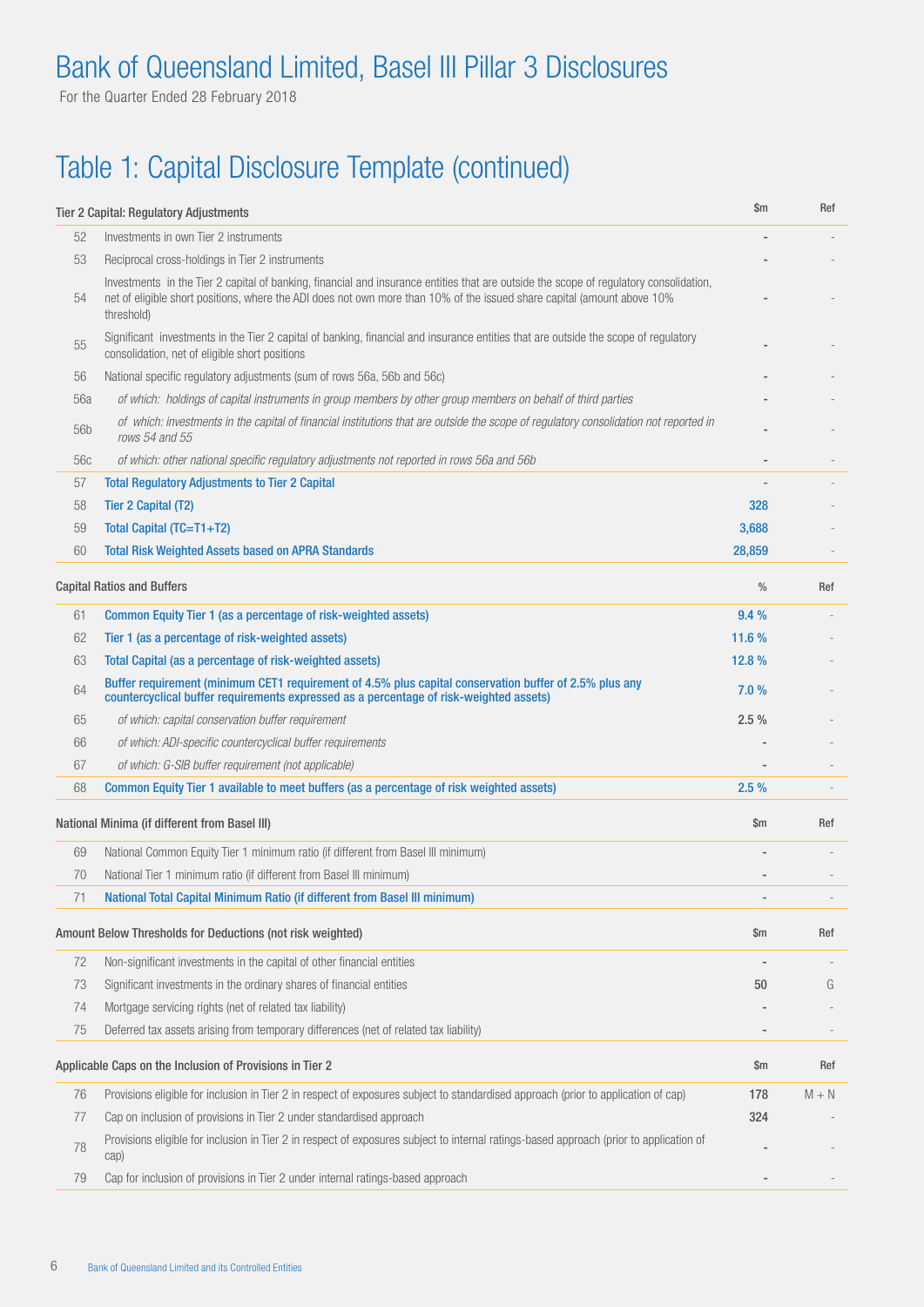For the Quarter Ended 28 February 2018

## Table 1: Capital Disclosure Template (continued)

|    | Capital Instruments Subject to Phase-Out Arrangements (only applicable between 1 Jan 2018 and 1 Jan 2022) | \$m | Ref |
|----|-----------------------------------------------------------------------------------------------------------|-----|-----|
| 80 | Current cap on CET1 instruments subject to phase out arrangements                                         |     |     |
| 81 | Amount excluded from CET1 due to cap (excess over cap after redemptions and maturities)                   |     |     |
| 82 | Current cap on AT1 instruments subject to phase out arrangements                                          |     |     |
| 83 | Amount excluded from AT1 instruments due to cap (excess over cap after redemptions and maturities)        |     |     |
| 84 | Current cap on T2 instruments subject to phase out arrangements (1) (2)                                   |     |     |
| 85 | Amount excluded from T2 due to cap (excess over cap after redemptions and maturities)                     |     |     |

(1) Upon conversion to Basel III at 1 January 2013, the Bank was granted a transitional capital arrangement. This arrangement enabled existing forms of capital instruments, which no longer met revised capital eligibility requirements, to be included in Tier 2 capital. The value of instruments eligible for inclusion in the Bank's capital was capped, with the cap reducing each calendar year until 1 January 2022.

(2) As the final capital instrument subject to the transitional capital arrangement was redeemed in December 2017, the amount is nil for February 2018 and future reporting periods.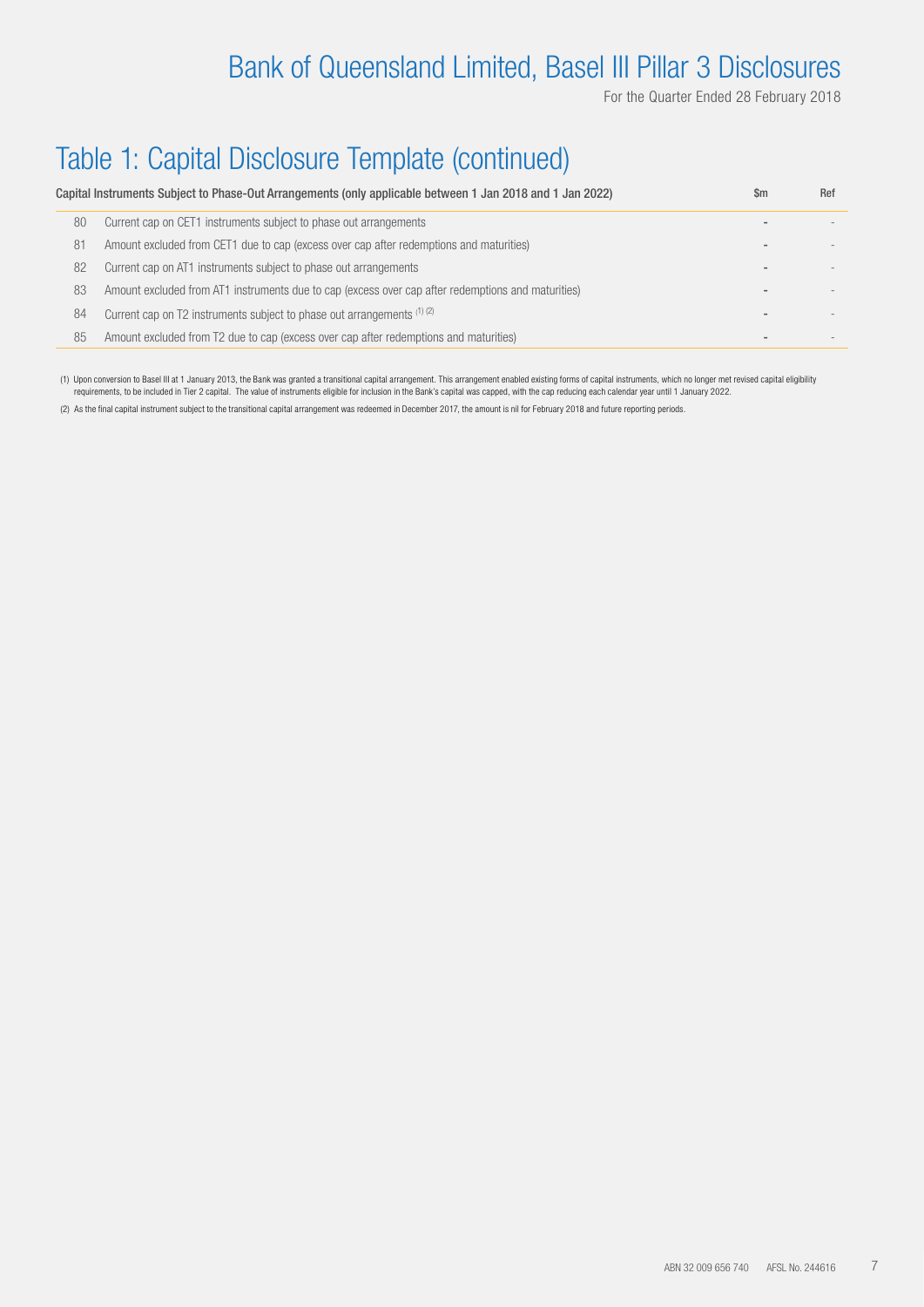For the Quarter Ended 28 February 2018

#### Reconciliation between the Consolidated Balance Sheet and the Regulatory Balance Sheet

Bank of Queensland Limited is the head of the Level 2 Group, as defined in Prudential Standard *APS 001: Definitions*. The transfer of funds or Regulatory Capital within the Level 2 Group requires approvals from Management and/or the Board, and has been disclosed in accordance with Prudential Standard *APS 330: Public Disclosure Paragraph 14(a)*.

| February 18                                                                                                          | Group<br><b>Balance Sheet</b><br>$\mathbb{S}$ m | Adjustments<br>\$m\$ | Level 2<br>Regulatory<br><b>Balance Sheet</b><br>$\mathbb{S}$ m | Reconciliation<br>Reference |
|----------------------------------------------------------------------------------------------------------------------|-------------------------------------------------|----------------------|-----------------------------------------------------------------|-----------------------------|
| Assets                                                                                                               |                                                 |                      |                                                                 |                             |
| Cash and liquid assets                                                                                               | 1,012                                           | (53)                 | 959                                                             |                             |
| Financial assets available for sale                                                                                  | 3,549                                           |                      | 3,549                                                           |                             |
| of which: investments in commercial (non-financial) entities that are deducted under<br>APRA prudential requirements | 5                                               |                      | 5                                                               | J                           |
| Financial assets held for trading                                                                                    | 1,117                                           |                      | 1,117                                                           |                             |
| Due from other financial institutions - Term deposits                                                                | 50                                              | (43)                 | $\overline{7}$                                                  |                             |
| Derivative financial assets                                                                                          | 103                                             |                      | 103                                                             |                             |
| Loans and advances at amortised cost                                                                                 | 44,269                                          | (1,767)              | 42,502                                                          |                             |
| of which: deferred fee income                                                                                        | 144                                             |                      | 144                                                             | F                           |
| of which: provisions                                                                                                 | 120                                             |                      | 120                                                             | M                           |
| Other assets                                                                                                         | 155                                             | (1)                  | 154                                                             |                             |
| of which: capitalised expenses                                                                                       |                                                 | 9                    | 9                                                               |                             |
| Shares in controlled entities                                                                                        |                                                 | 50                   | 50                                                              |                             |
| of which: equity investments in financial institutions not reported in rows 18,19,23                                 |                                                 | 50                   | 50                                                              | G                           |
| Property, plant and equipment                                                                                        | 59                                              |                      | 59                                                              |                             |
| Deferred tax assets                                                                                                  | 52                                              | (1)                  | 51                                                              |                             |
| of which: deferred tax assets arising from temporary differences deducted from CET1                                  | 50                                              |                      | 50                                                              | H.                          |
| Intangibles assets                                                                                                   | 871                                             | (2)                  | 869                                                             |                             |
| of which: goodwill                                                                                                   | 682                                             |                      | 682                                                             | C                           |
| of which: other intangibles other than mortgage servicing rights                                                     | 187                                             |                      | 187                                                             | D                           |
| Investments in joint arrangements                                                                                    | 15                                              | (13)                 | $\overline{c}$                                                  |                             |
| <b>Total Assets</b>                                                                                                  | 51,252                                          | (1,830)              | 49,422                                                          |                             |
| Liabilities                                                                                                          |                                                 |                      |                                                                 |                             |
| Due to other financial institutions - Accounts payable at call                                                       | 364                                             |                      | 364                                                             |                             |
| Deposits                                                                                                             | 36,777                                          | 45                   | 36,822                                                          |                             |
| Derivative financial liabilities                                                                                     | 284                                             |                      | 284                                                             |                             |
| Accounts payable and other liabilities                                                                               | 356                                             | (9)                  | 347                                                             |                             |

| <b>Net Assets</b>                                                                        | 3.791  | 24       | 3.815  |   |
|------------------------------------------------------------------------------------------|--------|----------|--------|---|
| <b>Total Liabilities</b>                                                                 | 47,461 | (1, 854) | 45,607 |   |
| of which: classified as liabilities under applicable accounting standards                | 641    |          | 641    |   |
| of which: other national specific regulatory adjustments not reported in rows 26a to 26i | 21     |          | 21     | Κ |
| Borrowings including subordinated notes                                                  | 9.615  | (1,870)  | 7.745  |   |
| Insurance policy liabilities                                                             | 13     | (14)     |        |   |
| Provisions                                                                               | 39     | (6)      | 33     |   |
| Current tax liabilities                                                                  | 13     |          | 13     |   |
|                                                                                          |        |          |        |   |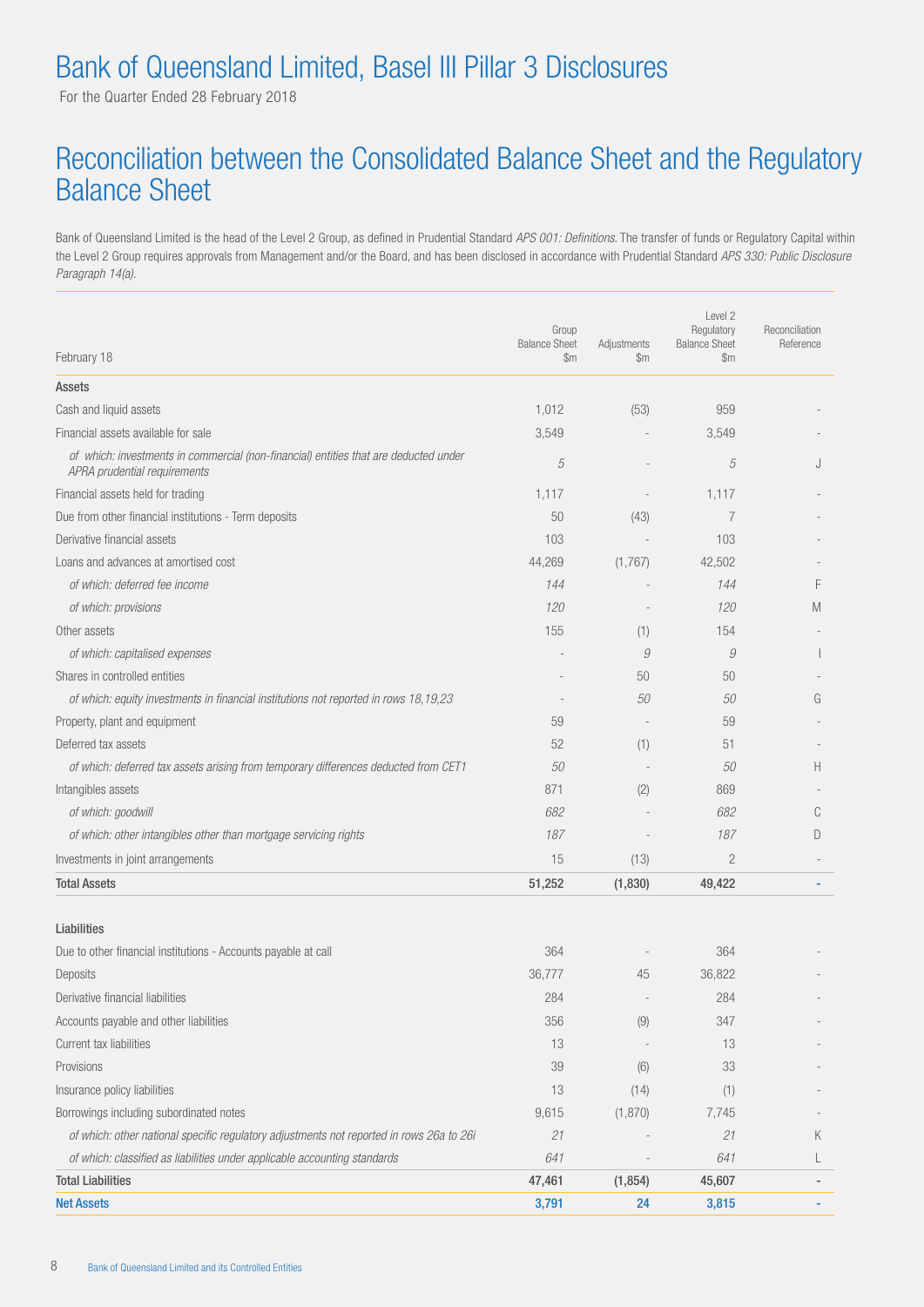For the Quarter Ended 28 February 2018

#### Reconciliation between the Consolidated Balance Sheet and the Regulatory Balance Sheet (continued)

| February 18                                             | Group Balance<br>Sheet<br>$\mathsf{Sm}$ | Adjustments<br>$\mathsf{Sm}$ | Level 2<br>Regulatory<br><b>Balance Sheet</b><br>$\mathsf{Sm}$ | Reconciliation<br>Reference |
|---------------------------------------------------------|-----------------------------------------|------------------------------|----------------------------------------------------------------|-----------------------------|
| Equity                                                  |                                         |                              |                                                                |                             |
| Issued capital                                          | 3,370                                   | $\overline{\phantom{a}}$     | 3,370                                                          | A                           |
| Reserves                                                | 33                                      | 27                           | 60                                                             |                             |
| of which: provisions (equity reserve for credit losses) | 58                                      | $\overline{\phantom{a}}$     | 58                                                             | Ν                           |
| of which: cashflow hedge reserve                        | (110)                                   | $\overline{\phantom{a}}$     | (110)                                                          | E                           |
| of which: other reserves included in CET1               | 112                                     | $\overline{\phantom{a}}$     | 108                                                            |                             |
| Retained profits                                        | 388                                     | (3)                          | 385                                                            | B                           |
| <b>Total Equity</b>                                     | 3,791                                   | 24                           | 3,815                                                          | -                           |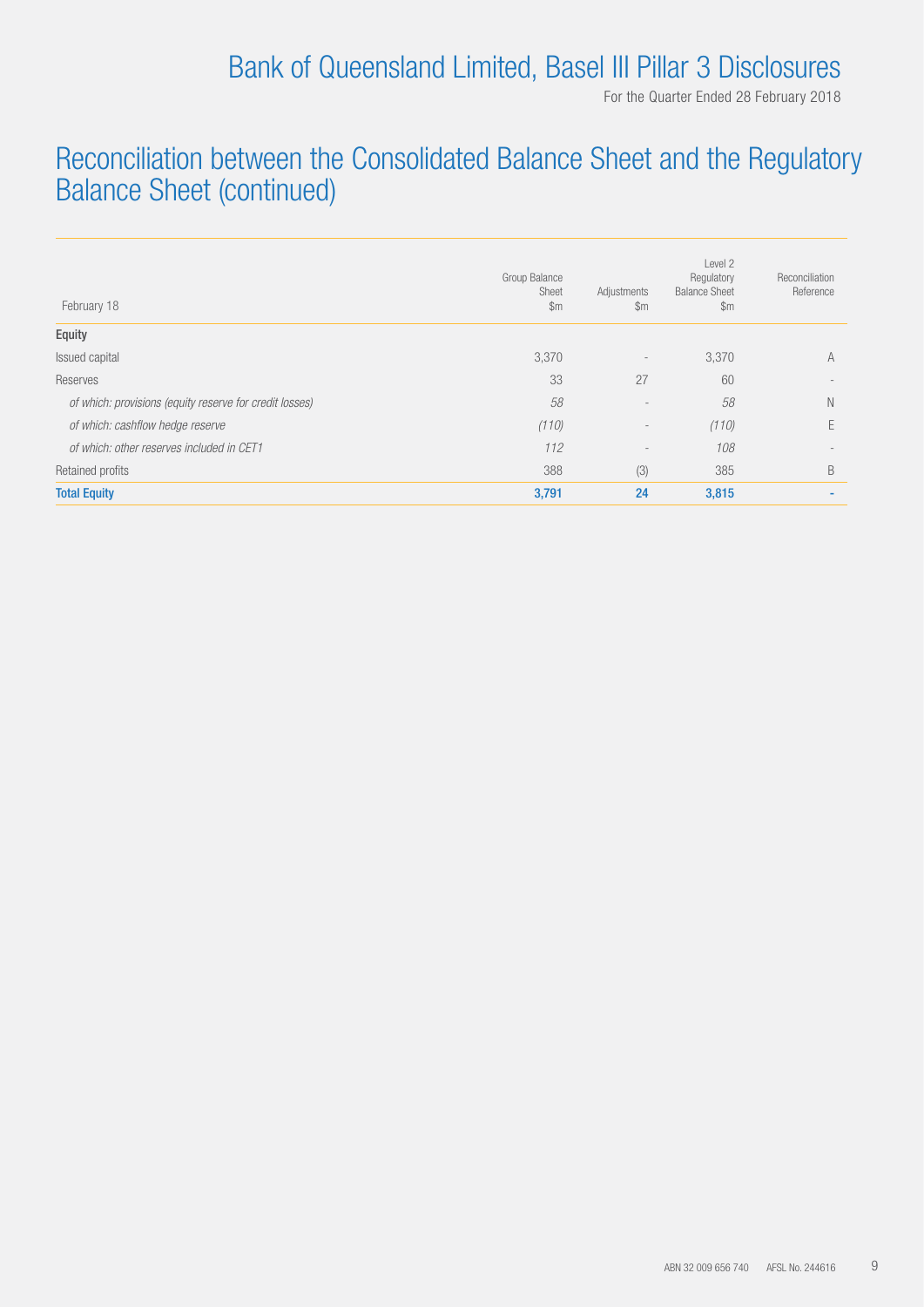For the Quarter Ended 28 February 2018

### Entities excluded from the Regulatory Scope of Consolidation

| February 18                                         | <b>Total Assets</b><br>$\mathfrak{m}$ | <b>Total Liabilities</b><br>$\mathfrak{m}$ | <b>Principal Activities</b> |
|-----------------------------------------------------|---------------------------------------|--------------------------------------------|-----------------------------|
| <b>Insurance Entities</b>                           |                                       |                                            |                             |
| St Andrew's Australia Services Pty Ltd              | 84                                    | 79                                         | Insurance                   |
| St Andrew's Insurance (Australia) Pty Ltd           | 18                                    |                                            | General Insurance           |
| St Andrew's Life Insurance Pty Ltd                  | 52                                    | 18                                         | Life Insurance              |
|                                                     |                                       |                                            |                             |
| <b>Securitisation Trusts</b>                        |                                       |                                            |                             |
| Series 2012-1E REDS Trust                           | 286                                   | 286                                        | Securitisation              |
| Series 2013-1 REDS Trust                            | 294                                   | 294                                        | Securitisation              |
| Series 2015-1 REDS Trust                            | 430                                   | 430                                        | Securitisation              |
| Series 2017-1 REDS Trust                            | 807                                   | 807                                        | Securitisation              |
| <b>Manager and Non-Financial Operating Entities</b> |                                       |                                            |                             |
| Home Credit Management Ltd                          | 23                                    | 15                                         | Investment Holding Entity   |
| BOQ Share Plans Nominee Pty Ltd                     | 11                                    | 4                                          | <b>Trust Management</b>     |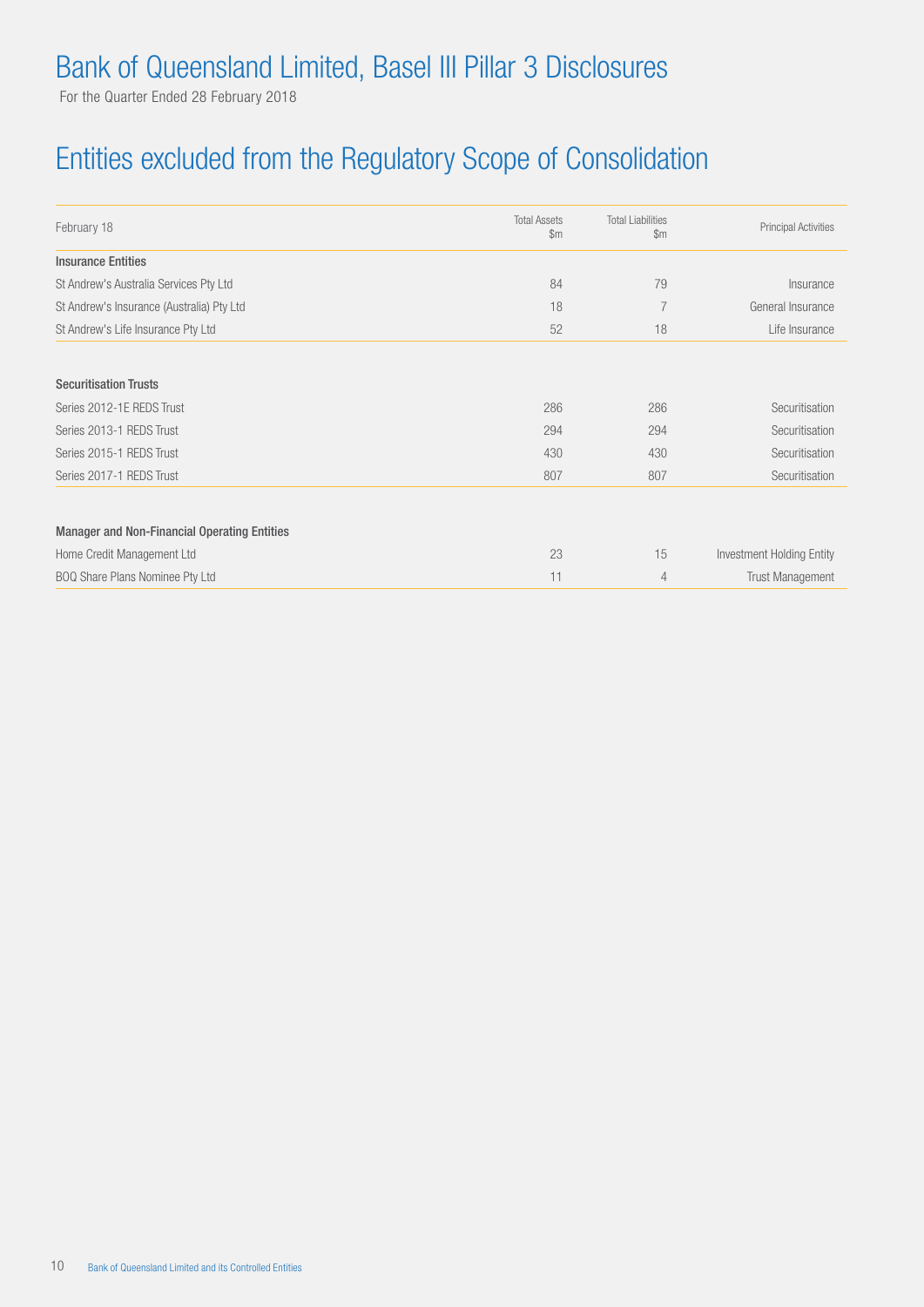For the Quarter Ended 28 February 2018

#### Table 2: Main Features of Capital Instruments

The bank's main features of capital instruments are updated on an ongoing basis and are available at the Regulatory Disclosures section of the Bank's website at the following address http://www.boq.com.au/regulatory\_disclosures.htm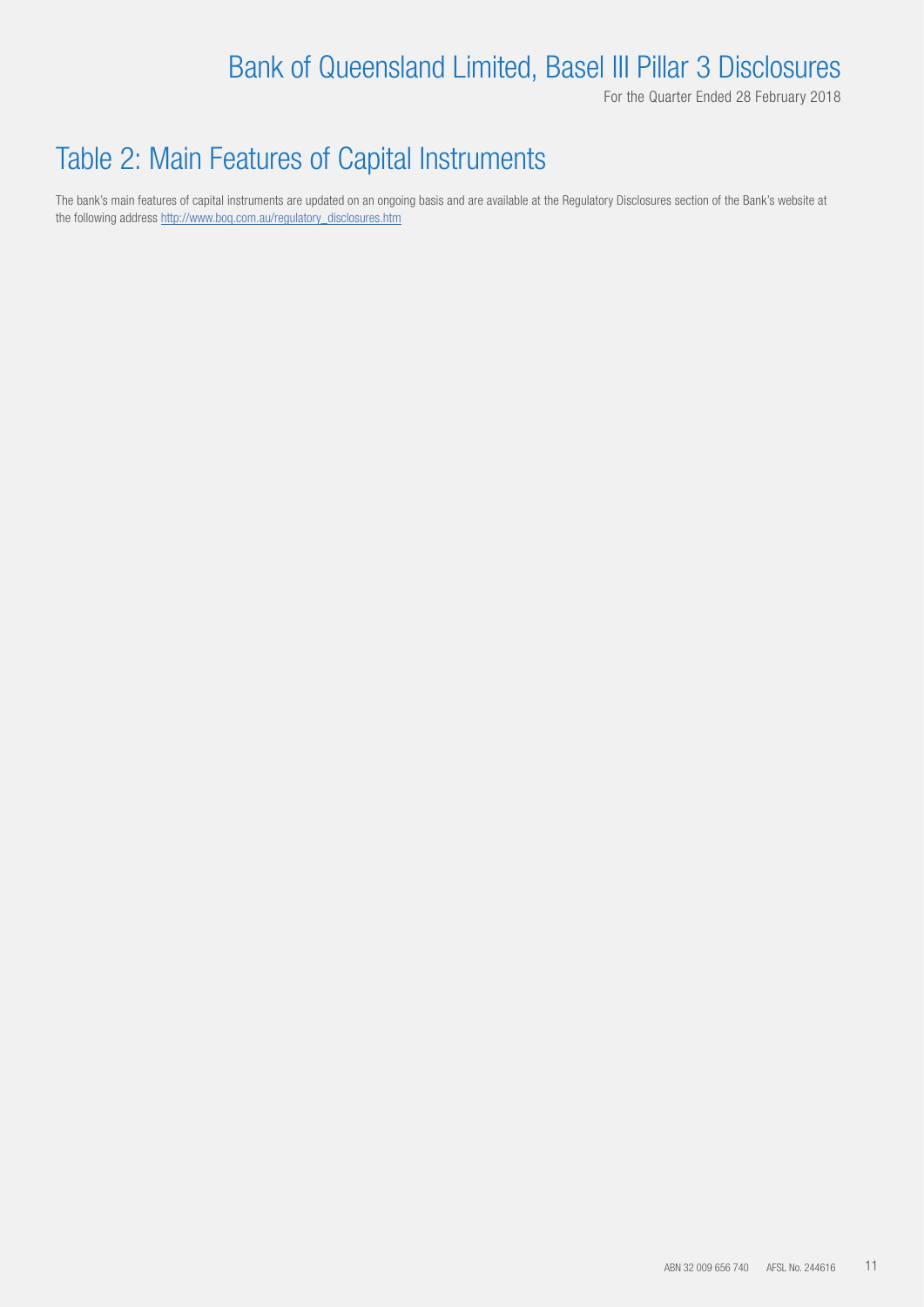For the Quarter Ended 28 February 2018

#### Table 3: Capital Adequacy

| <b>Risk Weighted Assets</b>                                   | February 18<br>$\mathsf{Sm}$ | November 17<br>\$m\$ |
|---------------------------------------------------------------|------------------------------|----------------------|
| Subject to the Standardised Approach                          |                              |                      |
| Government                                                    | ٠                            |                      |
| <b>Bank</b>                                                   | 192                          | 298                  |
| Residential mortgages                                         | 11,864 $(1)$                 | 12,528               |
| Other retail <sup>(2)</sup>                                   | 13,682 $(3)$                 | 12,951               |
| Other                                                         | 133                          | 128                  |
| Corporate                                                     | ٠                            |                      |
|                                                               |                              |                      |
| Total On-Balance Sheet Assets and Off-Balance Sheet Exposures | 25,871                       | 25,905               |
| <b>Securitisation Exposures</b>                               | 59                           | 73                   |
| <b>Market Risk Exposures</b>                                  | 148                          | 157                  |
| <b>Operational Risk Exposures</b>                             | 2,781                        | 2,725                |
| <b>Total Risk Weighted Assets</b>                             | 28,859                       | 28,860               |
|                                                               |                              |                      |
| <b>Capital Ratios</b>                                         | $\frac{0}{0}$                | $\%$                 |
| Level 2 Total Capital Ratio                                   | 12.8                         | 12.0                 |
| Level 2 Common Equity Tier 1 Capital Ratio                    | 9.4                          | 9.0                  |
| Level 2 Net Tier 1 Capital Ratio                              | 11.6                         | 10.6                 |

Notes:

(1) The revised Prudential Standard APS 120 Securitisation (APS 120) took effect from 1 January 2018. APS 120 now allows for concession on current risk weighting applied to on-balance sheet loans which share the same colla with loans in a securitisation vehicle (shared security). Implementing this concession reduced residential mortgages risk weighted assets by \$547m.

(2) Includes commercial lending and leasing.

(3) Following clarification from APRA about the regulatory treatment of unused limits on some commercial property exposures, additional risk weighting totalling \$262m has been applied in the February 2018 balance.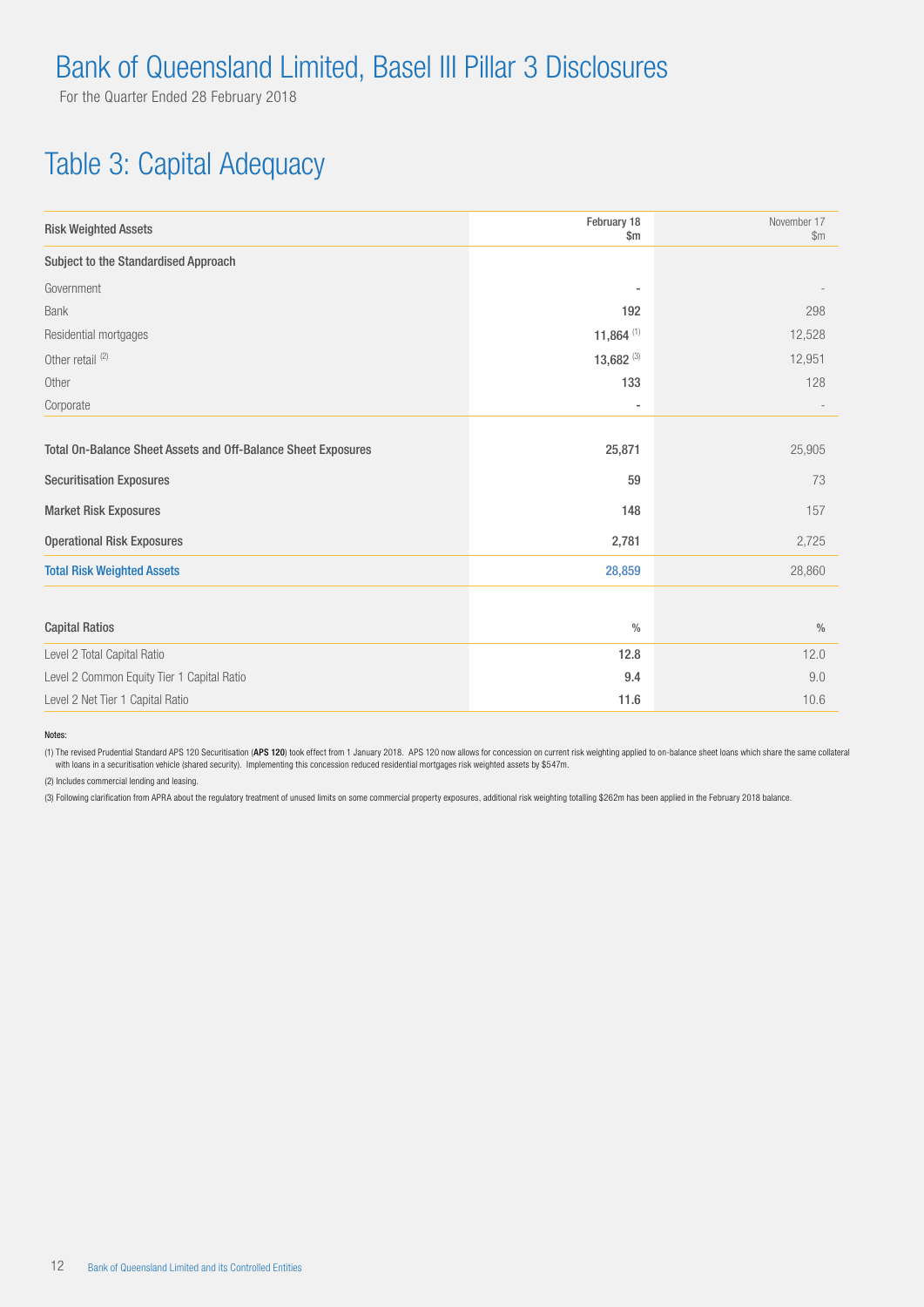## Table 4: Credit Risk

| <b>Exposure Type</b>                        |             | Gross Credit Exposure (1)<br>$\mathsf{Sm}$ | <b>Average Gross Credit Exposure</b><br>$\mathsf{Sm}$ |             |  |
|---------------------------------------------|-------------|--------------------------------------------|-------------------------------------------------------|-------------|--|
|                                             | February 18 | November 17                                | February 18                                           | November 17 |  |
| Cash and due from financial institutions    | 987         | 1,486                                      | 1,236                                                 | 1,167       |  |
| Debt securities                             | 3,264       | 3,234                                      | 3,249                                                 | 3,166       |  |
| Loans and advances                          | 42,670      | 42,248                                     | 42,459                                                | 42,009      |  |
| Off-balance sheet exposures for derivatives | 13          | 18                                         | 15                                                    | 18          |  |
| Other off-balance sheet exposures (2)       | 897         | 502                                        | 700                                                   | 517         |  |
| Other                                       | 136         | 155                                        | 146                                                   | 167         |  |
| <b>Total Exposures</b>                      | 47,967      | 47,643                                     | 47,805                                                | 47.044      |  |

| Portfolios Subject to the Standardised Approach |             | Gross Credit Exposure (1)<br>$\mathsf{Sm}$ | <b>Average Gross Credit Exposure</b><br>$\mathsf{Sm}$ |             |  |
|-------------------------------------------------|-------------|--------------------------------------------|-------------------------------------------------------|-------------|--|
|                                                 | February 18 | November 17                                | February18                                            | November 17 |  |
| Government                                      | 3,024       | 2,952                                      | 2,988                                                 | 2,872       |  |
| <b>Bank</b>                                     | 1,240       | 1,786                                      | 1,513                                                 | 1,479       |  |
| Residential mortgage                            | 29,892      | 29,799                                     | 29,846                                                | 29,669      |  |
| Other retail                                    | 13,675      | 12,951                                     | 13,313                                                | 12,856      |  |
| Other                                           | 136         | 155                                        | 145                                                   | 168         |  |
| Corporate                                       | ٠           | $\overline{\phantom{a}}$                   | ۰                                                     |             |  |
| <b>Total Exposures</b>                          | 47,967      | 47,643                                     | 47,805                                                | 47,044      |  |

Notes:

(1) Gross credit exposures reflect credit equivalent amounts.

(2) Other off-balance sheet exposures largely relate to customer commitments. Subsequent to clarification by APRA, the Bank has adopted the concessional treatment available on housing approvals resulting in reduced exposure levels.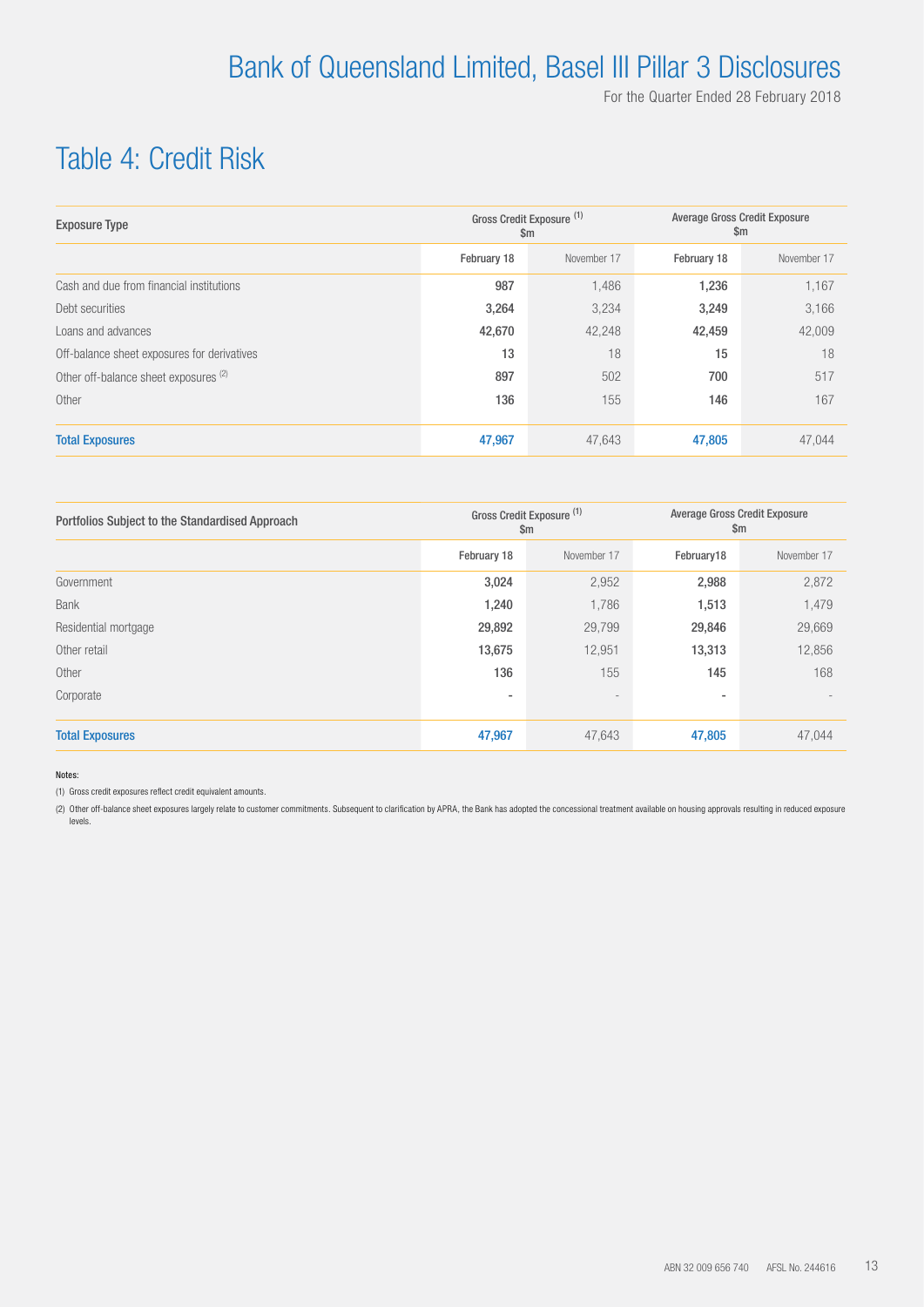# Table 4: Credit Risk (continued)

#### February 18

| Portfolios Subject to the Standardised Approach | Impaired Loans<br>(1)<br>$\mathsf{Sm}$ | Past Due Loans<br>$> 90$ Days <sup>(2)</sup><br>$\mathsf{Sm}$ | Specific<br>Provision<br>Balance<br>$\mathsf{Sm}$ | Charges<br>for Specific<br>Provision<br>$\mathbb{S}$ m | Write-Offs<br>$\mathsf{Sm}$ |
|-------------------------------------------------|----------------------------------------|---------------------------------------------------------------|---------------------------------------------------|--------------------------------------------------------|-----------------------------|
| Government                                      | $\overline{\phantom{a}}$               | ۰                                                             | ٠                                                 |                                                        |                             |
| Bank                                            |                                        | ۰                                                             | ۰                                                 |                                                        |                             |
| Residential mortgages                           | 114                                    | 337                                                           | 41                                                | (1)                                                    | 3                           |
| Other retail                                    | 101                                    | 90                                                            | 58                                                | (7)                                                    | 15                          |
| Other                                           |                                        | ۰                                                             | $\overline{\phantom{a}}$                          | $\overline{\phantom{a}}$                               |                             |
| Corporate                                       | $\overline{\phantom{a}}$               | ۰                                                             | ٠                                                 | $\overline{\phantom{a}}$                               |                             |
| <b>Total</b>                                    | 215                                    | 427                                                           | 99                                                | (8)                                                    | 18                          |

#### November 17

| Portfolios Subject to the Standardised Approach | Impaired Loans<br>(1)<br>\$m | Past Due Loans<br>$> 90$ Days <sup>(2)</sup><br>\$m | Specific<br>Provision<br>Balance<br>$\mathsf{Sm}$ | Charges<br>for Specific<br>Provision<br>$\mathsf{Sm}$ | Write-Offs<br>$\mathfrak{m}$ |
|-------------------------------------------------|------------------------------|-----------------------------------------------------|---------------------------------------------------|-------------------------------------------------------|------------------------------|
| Government                                      |                              |                                                     |                                                   |                                                       |                              |
| <b>Bank</b>                                     | $\overline{\phantom{a}}$     | $\qquad \qquad =$                                   | $\qquad \qquad -$                                 | $\qquad \qquad -$                                     | $\overline{\phantom{a}}$     |
| Residential mortgages                           | 113                          | 366                                                 | 34                                                | 3                                                     |                              |
| Other retail                                    | 117                          | 94                                                  | 74                                                | (1)                                                   | 11                           |
| Other                                           |                              | -                                                   |                                                   |                                                       |                              |
| Corporate                                       | $\overline{\phantom{a}}$     | $\overline{\phantom{0}}$                            | $\overline{\phantom{a}}$                          |                                                       |                              |
| Total                                           | 230                          | 460                                                 | 108                                               | $\overline{2}$                                        | 12                           |

|                                                   | February 18<br>$\mathsf{Sm}$ | November 17<br>$\mathbb{S}$ m |
|---------------------------------------------------|------------------------------|-------------------------------|
| <b>Statutory Equity Reserve for Credit Losses</b> | 58                           | 81                            |
| Collective provision                              | 120                          | 121                           |
| <b>APRA General Reserve for Credit Losses</b>     | 178                          | 202                           |

#### Notes:

| (1) Reconciliation of impaired loans                            | February 18<br>Sm | November 17<br>\$m |
|-----------------------------------------------------------------|-------------------|--------------------|
| Impaired Assets per Table 4: Credit Risk                        | 215               | 230                |
| Add: Impaired assets in off-balance sheet securitisation trusts |                   | 24                 |
| Less: Restructured facilities included in APS 220               | (45)              | (61)               |
| Impaired Assets per Accounting Standards                        | 173               | 193                |

(2) Excludes assets in off-balance sheet securitisation trusts as required under APRA *Prudential Standard APS220 Credit Quality*.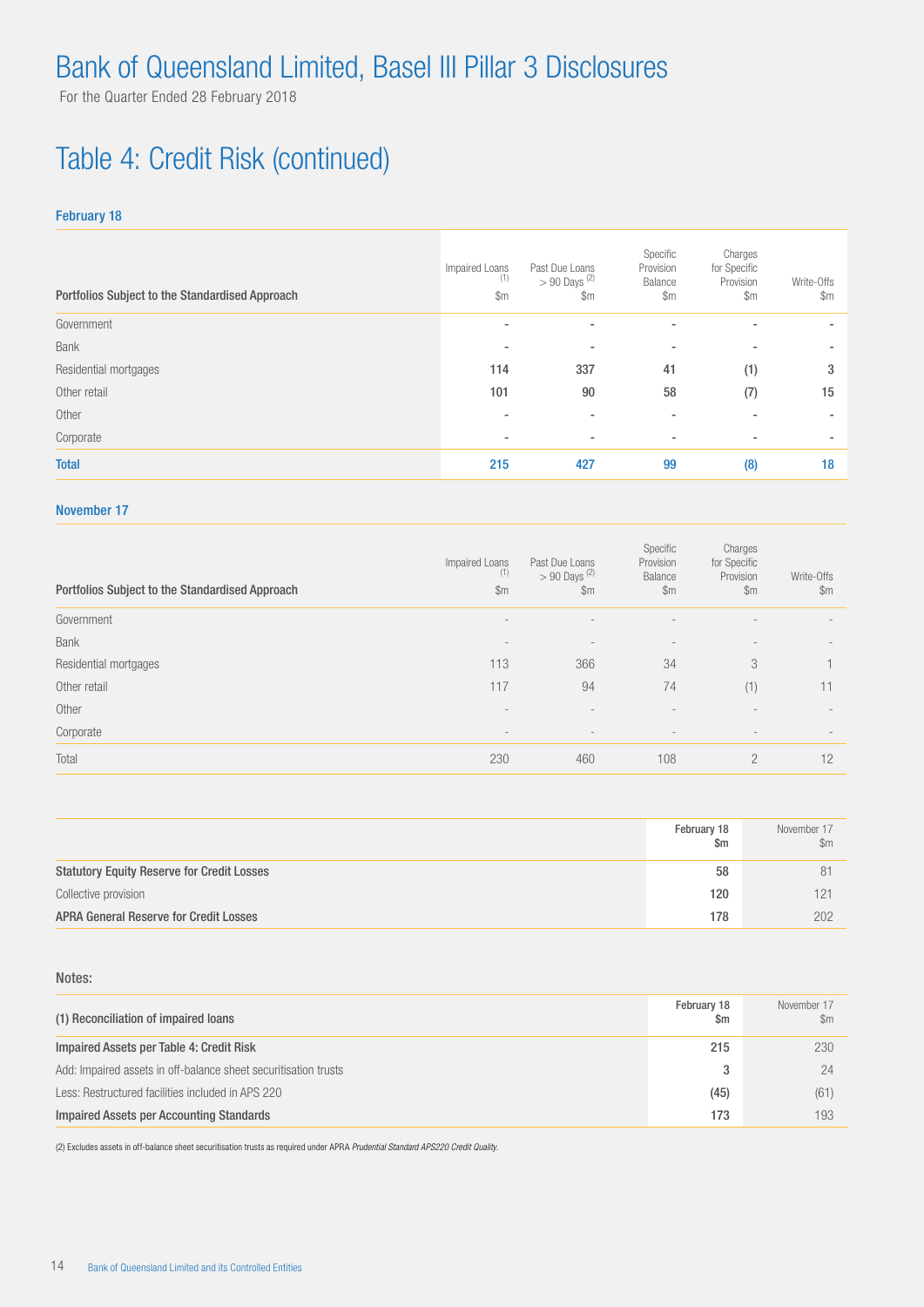## Table 5: Securitisation Exposures

|                                     |                                             | February 18                              | November 17                                 |                                          |  |
|-------------------------------------|---------------------------------------------|------------------------------------------|---------------------------------------------|------------------------------------------|--|
| <b>Exposure Type</b>                | Securitisation<br>Activity<br>$\mathsf{Sm}$ | Gain or Loss on<br>Sale<br>$\mathsf{Sm}$ | Securitisation<br>Activity<br>$\mathsf{Sm}$ | Gain or Loss on<br>Sale<br>$\mathsf{Sm}$ |  |
| Securities held in the banking book | (27)                                        | $\overline{\phantom{a}}$                 | (23)                                        |                                          |  |
| Securities held in the trading book |                                             | $\overline{\phantom{a}}$                 |                                             |                                          |  |
| Liquidity facilities                | (2)                                         | $\overline{\phantom{a}}$                 |                                             |                                          |  |
| Funding facilities                  | $\overline{\phantom{a}}$                    | $\overline{\phantom{a}}$                 |                                             |                                          |  |
| Swaps                               | (5)                                         | $\overline{\phantom{a}}$                 | (4)                                         | $\overline{\phantom{0}}$                 |  |
| Other <sup>(1)</sup>                | 791                                         | $\overline{\phantom{a}}$                 | (15)                                        | $\overline{\phantom{0}}$                 |  |
| <b>Total</b>                        | 757                                         | $\sim$                                   | (42)                                        | ٠                                        |  |

#### February 18

| <b>Securitisation Exposure</b>                                 | Securities Held<br>in the Banking<br><b>Book</b><br>\$m | Securities Held<br>in the Trading<br><b>Book</b><br>\$m | Liquidity<br>Facilities<br>\$m | Funding<br>Facilities<br>$\mathbb{S}$ m | Swaps<br>\$m             | Other $(1)$<br>$\mathbb{S}$ m |
|----------------------------------------------------------------|---------------------------------------------------------|---------------------------------------------------------|--------------------------------|-----------------------------------------|--------------------------|-------------------------------|
| On-balance sheet securitisation exposure retained or purchased | 254                                                     | -                                                       |                                |                                         | $\overline{\phantom{a}}$ | 4,895                         |
| Off-balance sheet securitisation exposure                      | ۰                                                       | ٠                                                       |                                |                                         | 31                       |                               |
| <b>Total</b>                                                   | 254                                                     |                                                         |                                | 4                                       | 31                       | 4,895                         |

#### November 17

| <b>Securitisation Exposure</b>                                 | Securities Held<br>in the Banking<br><b>Book</b><br>$\mathbb{S}$ m | Securities Held<br>in the Trading<br><b>Book</b><br>$\mathbb{S}$ m | Liquidity<br>Facilities<br>$\mathsf{Sm}$ | Funding<br>Facilities<br>$\mathsf{Sm}$ | Swaps<br>\$m             | Other $(1)$<br>$\mathbb{S}$ m |
|----------------------------------------------------------------|--------------------------------------------------------------------|--------------------------------------------------------------------|------------------------------------------|----------------------------------------|--------------------------|-------------------------------|
| On-balance sheet securitisation exposure retained or purchased | 281                                                                | $\overline{\phantom{a}}$                                           |                                          | 4                                      | $\overline{\phantom{a}}$ | 4,104                         |
| Off-balance sheet securitisation exposure                      | $\qquad \qquad -$                                                  | $\overline{\phantom{m}}$                                           | $\overline{\phantom{a}}$                 | $\qquad \qquad -$                      | 36                       | $\qquad \qquad -$             |
| Total                                                          | 281                                                                | $\overline{\phantom{a}}$                                           |                                          | 4                                      | 36                       | 4.104                         |

Notes:

(1) Exposures relate to notes held in the Bank's on-balance sheet securitisation vehicles.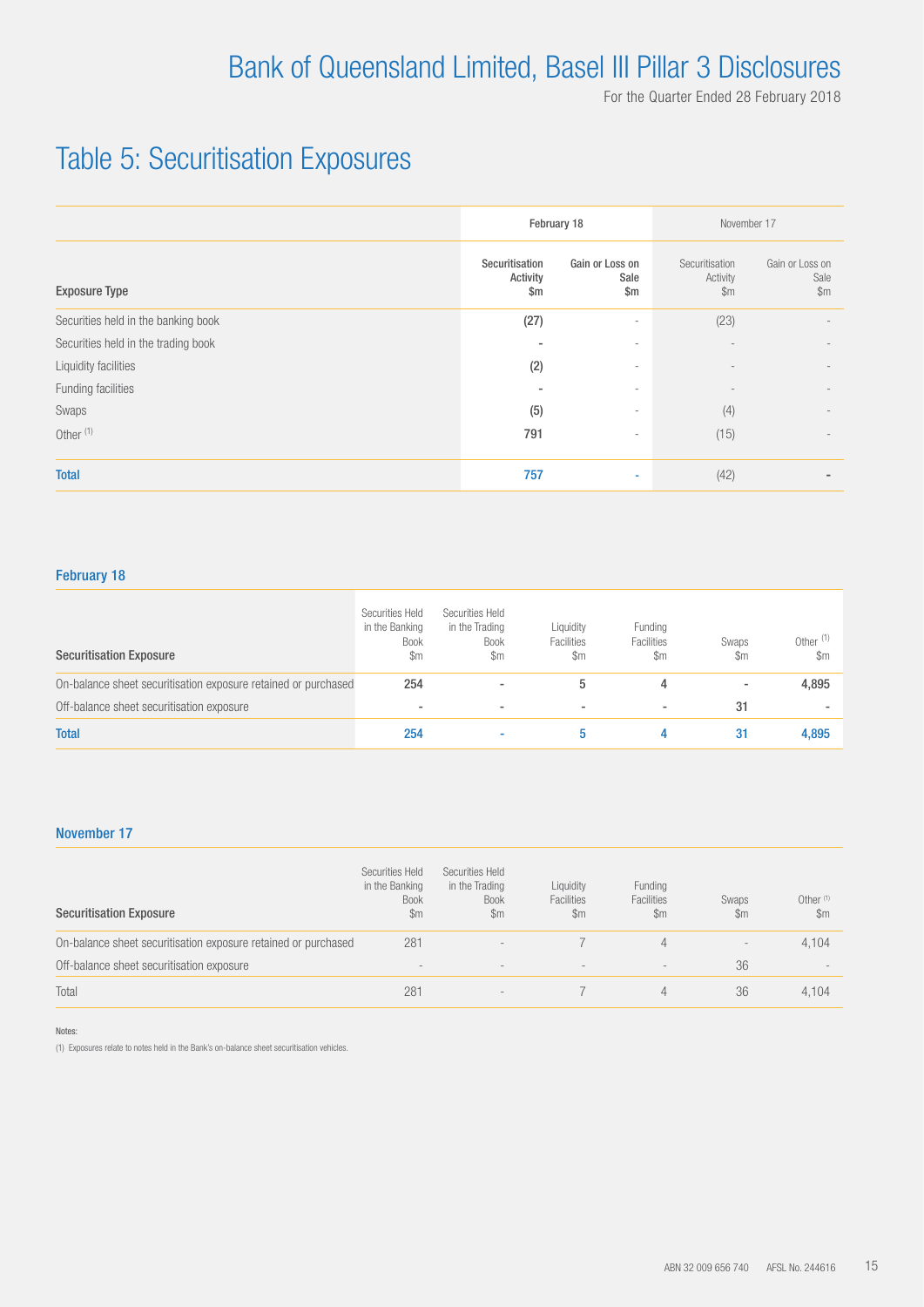For the Quarter Ended 28 February 2018

## Table 20: Liquidity Coverage Ratio

APRA requires ADIs to maintain a minimum 100% Liquidity Coverage Ratio (LCR). The LCR requires sufficient High Quality Liquid Assets (HQLA) to meet net cash outflows over a 30 day period, under a regulator defined liquidity stress scenario. BOQ manages its LCR on a daily basis with a buffer above the regulatory minimum and in line with the BOQ prescribed risk appetite and management ranges. BOQ's average LCR was slightly elevated over the February 2018 quarter at 145% (30 November 2017 quarter: 134%) due to low maturities over the months of December and January. The following table presents detailed information in respect of the average LCR composition for the two quarters.

BOQ maintains a portfolio of high quality, diversified liquid assets to facilitate balance sheet liquidity and meet its internal and regulatory requirements. Liquid assets comprise HQLA (cash, Australian Commonwealth Government and semi-government securities) and alternate liquid assets covered by the Committed Liquidity Facility (CLF) from the Reserve Bank of Australia. Assets eligible for the CLF include senior unsecured bank debt, covered bonds and residential mortgage backed securities that are eligible for repurchase with the Reserve Bank of Australia.

BOQ has a stable, diversified and resilient deposit and funding base that mitigates the chance of a liquidity stress event across various funding market conditions. BOQ utilises a range of funding tools including customer deposits, securitisation, short term and long term wholesale debt instruments. BOQ has increased long-term wholesale issuance in the period as part of its overall funding strategy to lengthen tenor and add to its stable funding base. Bank lending is predominantly funded from stable funding sources; short term wholesale funding is primarily used to manage timing mismatches and fund liquid assets.

The liquid assets composition has remained relatively stable over the year with the allocation to HQLA over net cash outflows for the February 2018 quarter averaging 82% (30 November 2017 quarter: 82%).

BOQ does not have significant derivative exposures or currency exposures that could adversely affect its LCR.